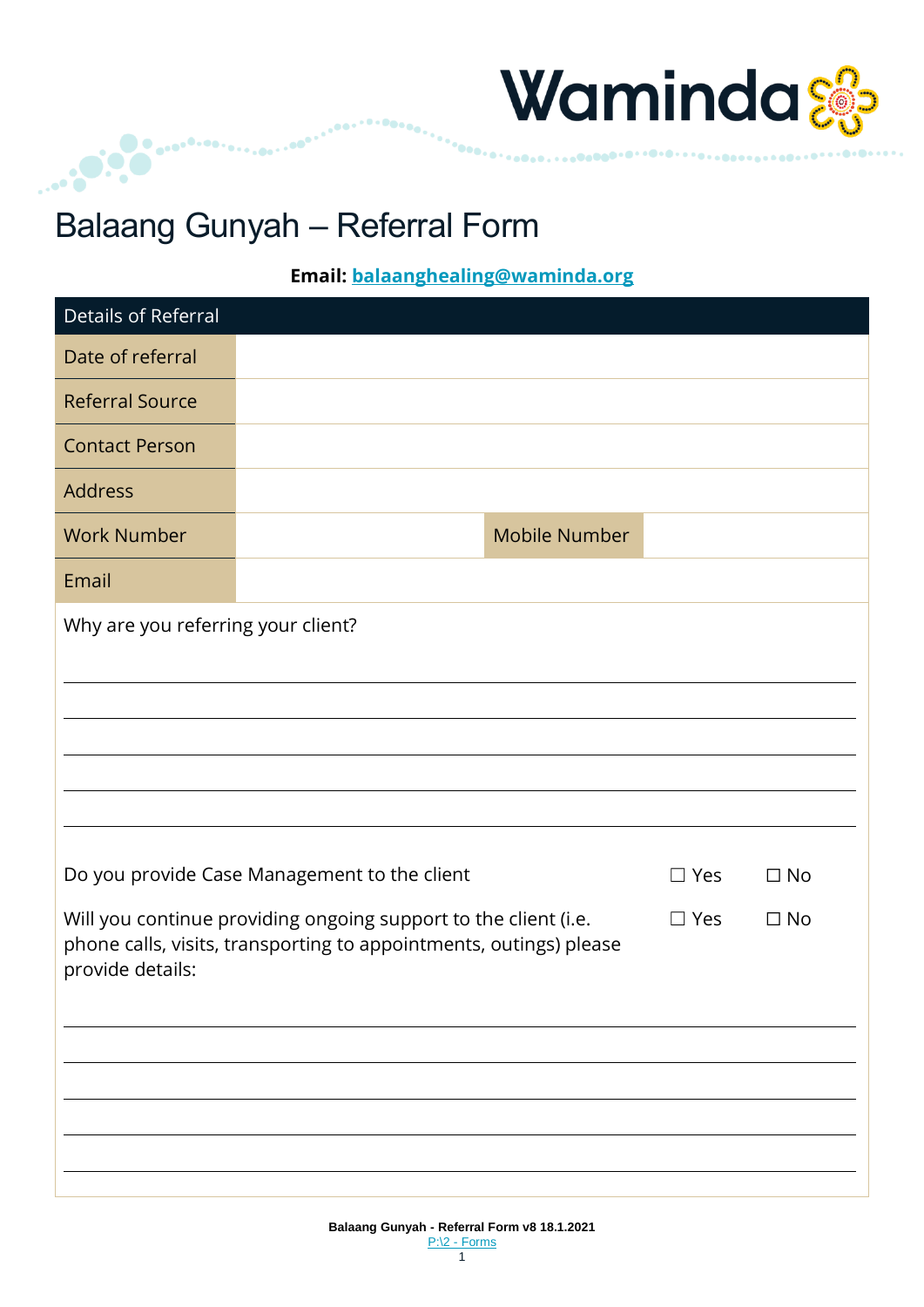

|             |                                                                       |                              |              |                       | WAMINGA                                  |
|-------------|-----------------------------------------------------------------------|------------------------------|--------------|-----------------------|------------------------------------------|
|             |                                                                       |                              |              |                       |                                          |
|             | <b>Client Details</b>                                                 |                              |              |                       |                                          |
| First Name: |                                                                       |                              | Last Name:   |                       |                                          |
|             | Date of Birth:                                                        |                              | Sex:         |                       | $\Box$ Male $\Box$ Female                |
| Address:    |                                                                       |                              |              |                       |                                          |
|             | Mobile Number:                                                        |                              | Home Number: |                       |                                          |
|             | Does this client identify as:                                         | $\Box$ Aboriginal $\Box$ TSI |              | $\Box$ Non-Aboriginal |                                          |
|             | If Non-Aboriginal, do they have Aboriginal family?                    |                              |              | $\square$ Yes         | $\Box$ No                                |
|             | Does this client live with Disability? $\square$ Yes                  |                              | $\Box$ No    |                       |                                          |
|             | If yes, do they have a current NDIS package? $\Box$ Yes               |                              |              | $\Box$ No             |                                          |
|             | Next of Kin / Carer name                                              |                              |              |                       |                                          |
|             |                                                                       |                              |              |                       | Contact number: ________________________ |
|             |                                                                       |                              |              |                       |                                          |
|             | Does the client have any dependent children in their care? $\Box$ Yes |                              |              |                       | $\square$ No                             |
| 1.          | Child's Name                                                          |                              |              |                       | <b>Child's Date of Birth</b>             |
| 2.          |                                                                       |                              |              |                       |                                          |
| 3.          |                                                                       |                              |              |                       |                                          |
| 4.          |                                                                       |                              |              |                       |                                          |
| 5.          |                                                                       |                              |              |                       |                                          |
|             | Reason for referral to Balaang?                                       |                              |              |                       |                                          |
| $\Box$      | Respite - Day / Overnight                                             |                              |              |                       |                                          |
| $\Box$      | <b>Recreational Support</b>                                           |                              |              |                       |                                          |
| $\Box$      | Therapeutic support                                                   |                              |              |                       |                                          |
| $\Box$      | Groups / Art / Educational                                            |                              |              |                       |                                          |
| $\perp$     | Independent Living Skills                                             |                              |              |                       |                                          |
|             | <b>Cultural Activities</b>                                            |                              |              |                       |                                          |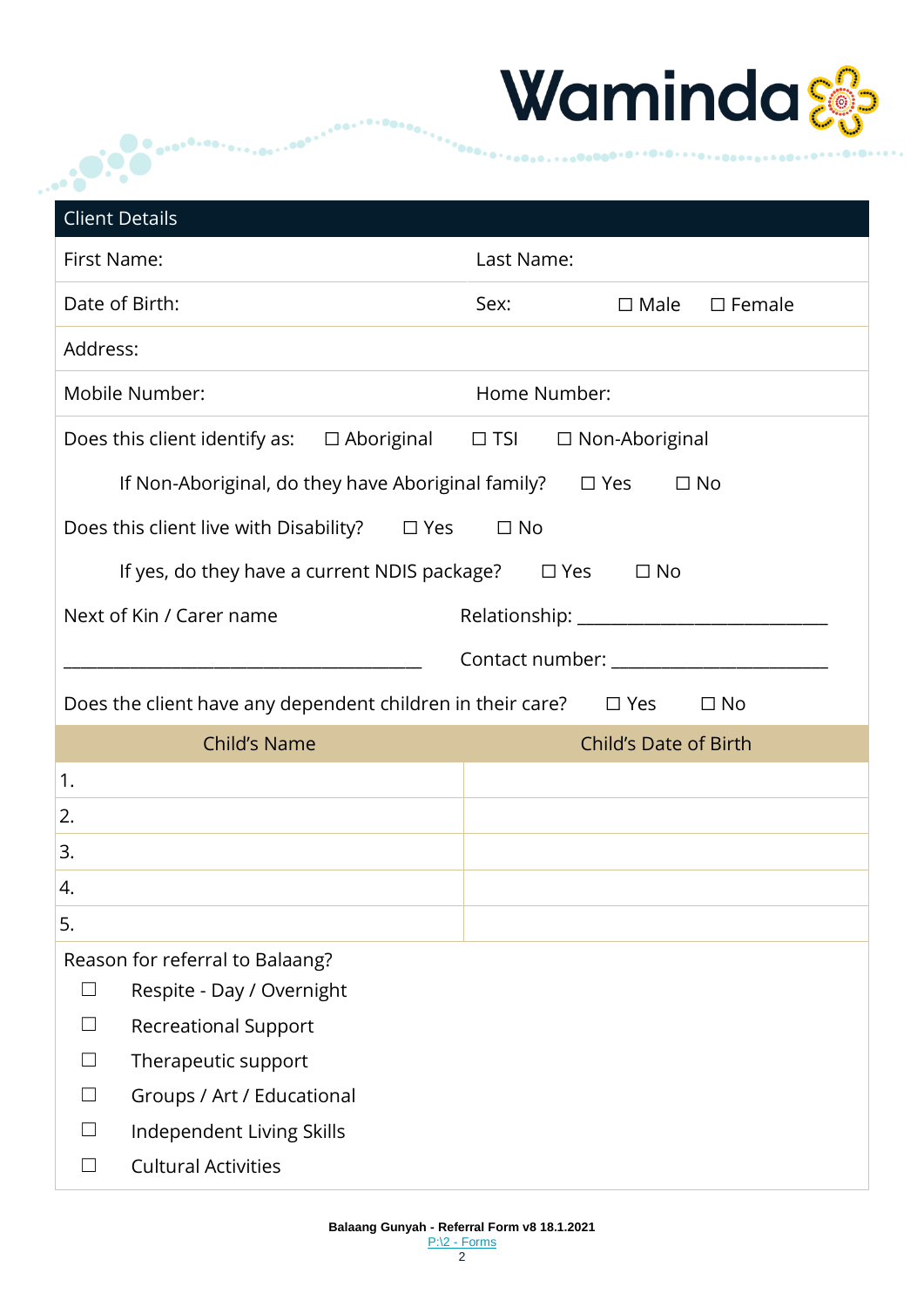

| Client Information                                                                               |            |           |
|--------------------------------------------------------------------------------------------------|------------|-----------|
| 1. Has client been assessed with a mental illness?<br><b>Primary Diagnosis</b>                   | $\Box$ Yes | $\Box$ No |
| Additional:                                                                                      |            |           |
| Does the client have a current Mental Health Care Plan?<br>2.<br>(please attach)                 | $\Box$ Yes | $\Box$ No |
| 3. Has client been hospitalised in the past 4 weeks?                                             | $\Box$ Yes | $\Box$ No |
| 4. Please provide details of the follow if available:<br>a. $\Box$ Medical Practitioner<br>Name: |            |           |
| Phone:                                                                                           |            |           |
| Address:                                                                                         |            |           |
| b. □ Psychologist/Psychiatrist<br>Name:                                                          |            |           |
| Phone:                                                                                           |            |           |
| Address:                                                                                         |            |           |
| c. □ SEIAMHS or CAMHS: Case Manager                                                              |            |           |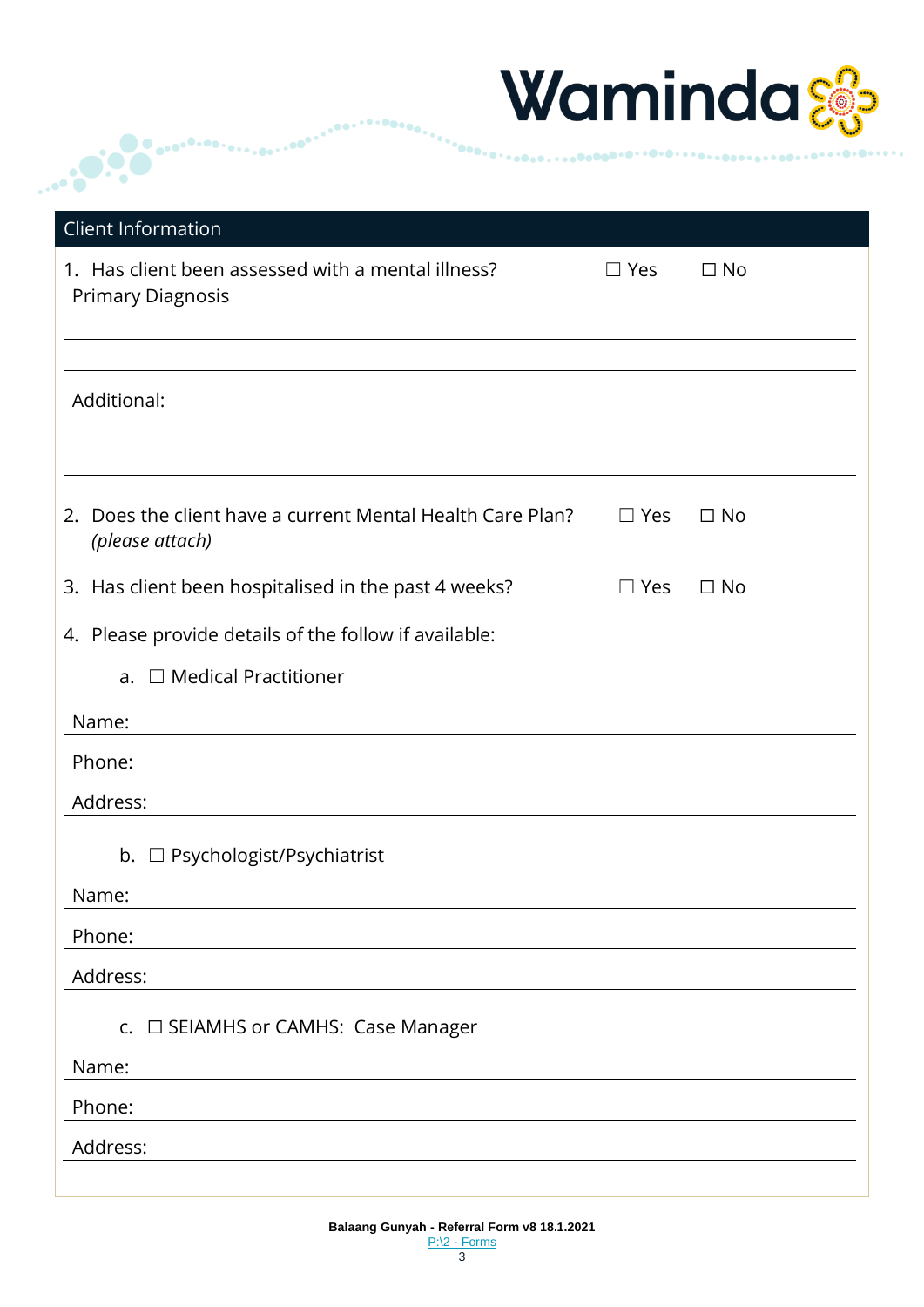| Waminda‰ |  |
|----------|--|
|----------|--|

| <b>Client Information</b><br>5. Does the client have any medical conditions we should be aware of? $\square$ Yes |               |                                                                               | $\square$ No |
|------------------------------------------------------------------------------------------------------------------|---------------|-------------------------------------------------------------------------------|--------------|
|                                                                                                                  |               |                                                                               |              |
| 6. Current Medication: (if applicable)                                                                           |               |                                                                               |              |
| 1.<br>2.                                                                                                         |               |                                                                               |              |
| 3.<br>4.                                                                                                         |               |                                                                               |              |
| 6.<br>5.                                                                                                         |               |                                                                               |              |
|                                                                                                                  |               | 7. Does the client have any legal issues we should be aware of? $\square$ Yes |              |
|                                                                                                                  |               |                                                                               |              |
| 8. Summary of current daily living skills and support needs of client:                                           |               |                                                                               |              |
| 9. Does the client have stable housing arrangements?                                                             | $\square$ Yes | $\Box$ No                                                                     |              |
| 10. Is client aware of this referral?                                                                            | $\square$ Yes | $\Box$ No                                                                     |              |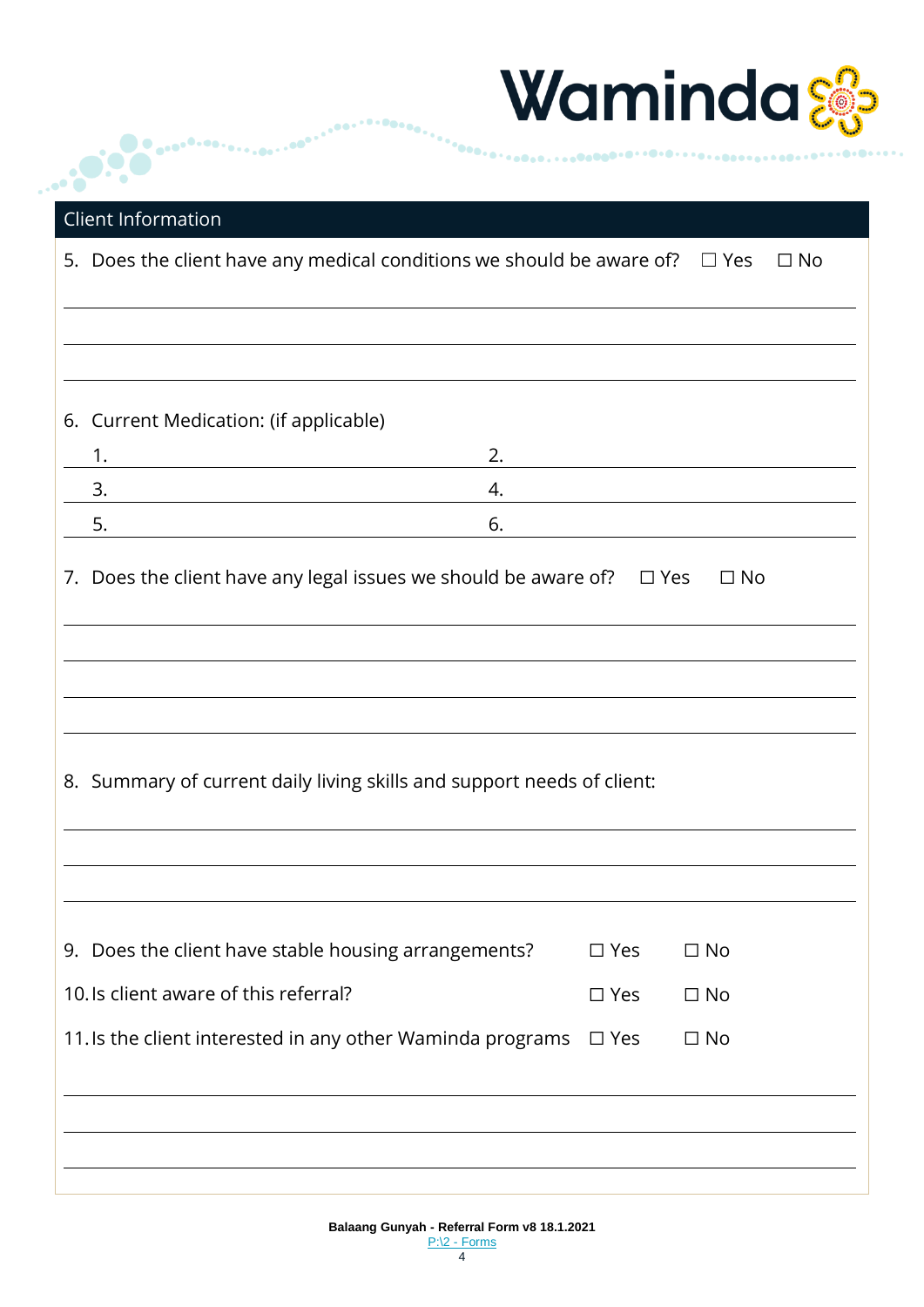## Waminda&

# Client Information

 $\bullet$ 

aco<sup>co.co.</sup>c.

 $\ddotsc$  , and  $\ddotsc$ 

12. Are there any other agencies involved with the client? □ Yes □ No

Please list (*include both agency name & how they are involved*):

| Agency name | How are they involved with the client? |
|-------------|----------------------------------------|
|             |                                        |
| 2.          |                                        |
| 3.          |                                        |
| 4.          |                                        |
| 5.          |                                        |
|             |                                        |

 $0.00000$ 

| Please indicate with a X against any of these issues that may need to be considered |                                 |                             |                           |
|-------------------------------------------------------------------------------------|---------------------------------|-----------------------------|---------------------------|
| <b>RISKS</b>                                                                        | <b>PROTECTION</b>               | <b>ALERTS</b>               | <b>OTHER ALERTS</b>       |
| $\square$ Suicide                                                                   | $\Box$ Child protection         | $\Box$ Drug reaction        | $\Box$ Criminal           |
| $\Box$ Harm to self or others                                                       | $\square$ Sexual/physical abuse | $\Box$ Medical alert        | $\Box$ Police involvement |
| $\Box$ Substance use                                                                | $\Box$ Family violence          | $\Box$ Aggressive behaviour | $\Box$ Animals            |
| $\Box$ Safety for staff                                                             | $\Box$ Exploitation             | $\square$ Weapons           | $\Box$ Location issues    |

### Additional Notes